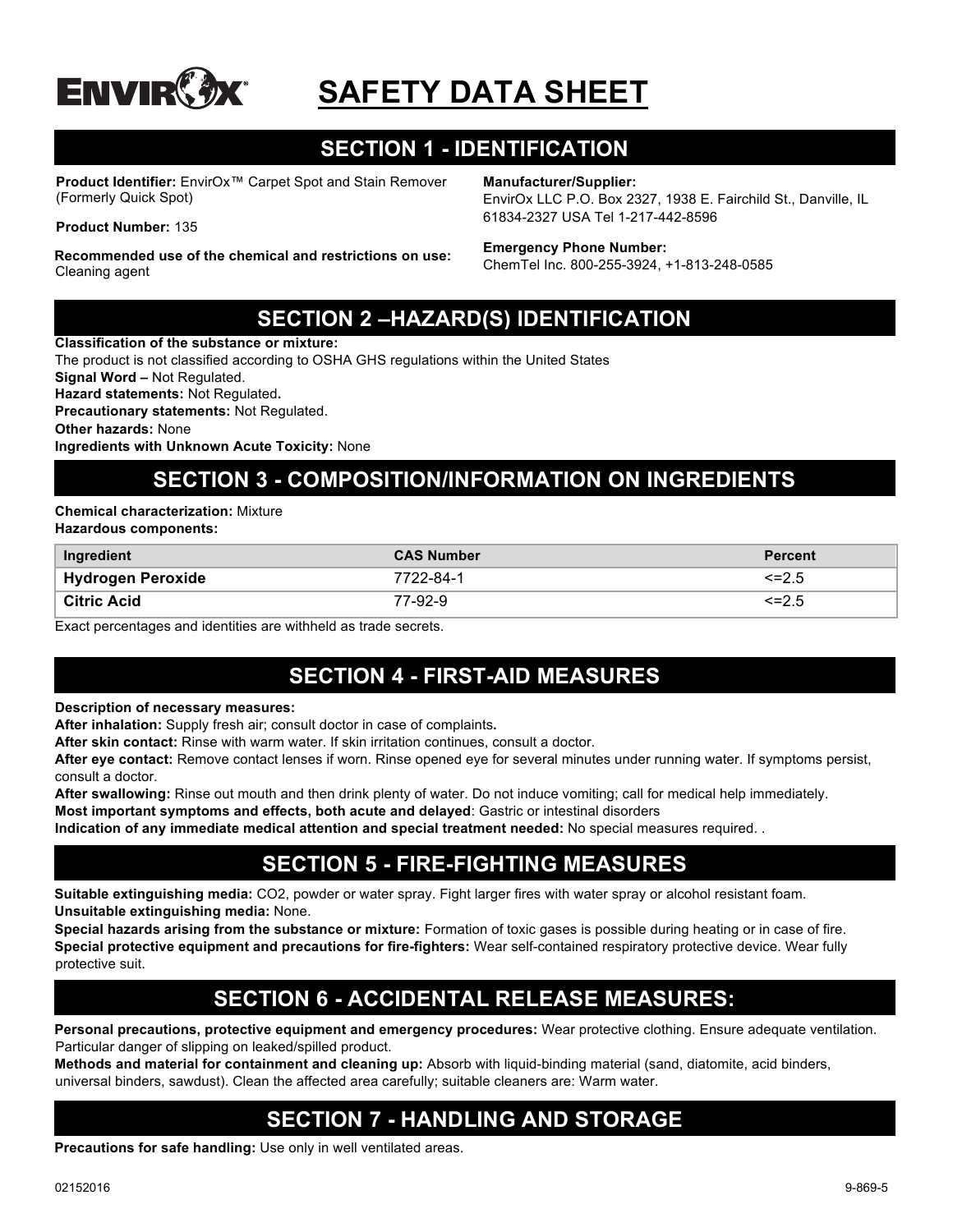**Conditions for safe storage, including any incompatibilities:** Store in a cool location. Avoid storage near extreme heat, ignition sources or open flame. Store away from foodstuffs. Do not store together with oxidizing and acidic materials. Store in cool, dry conditions in well-sealed receptacles.

# **SECTION 8 - EXPOSURE CONTROLS/PERSONAL PROTECTION**

| Components with workplace control parameters: |  |
|-----------------------------------------------|--|
|-----------------------------------------------|--|

**CAS: 7722-84-1 hydrogen peroxide 1 ppm 1 ppm 1 ppm 1 ppm** 1 ppm

**Component Component Component Component Component Component Component Component Component Component Component Component Component Component Component Component Component Component Component Component Component Component C** 

**Appropriate engineering controls:** No further information available.

#### **Personal protective equipment:**

**Respiratory protection:** Not required under normal conditions of use. Use suitable respiratory protective device in case of insufficient ventilation. Use suitable respiratory protective device when aerosol or mist is formed. For spills, respiratory protection may be advisable.

**Protection of hands:** Rubber gloves, Butyl rubber, Nitrile rubber, or Neoprene gloves

**Eye protection:** Safety glasses

**Body protection:** Not required under normal conditions of use. Protection may be required for spills.

| <b>SECTION 9 - PHYSICAL AND CHEMICAL PROPERTIES</b> |                       |  |                            |                              |
|-----------------------------------------------------|-----------------------|--|----------------------------|------------------------------|
| Appearance:                                         | Form: Liquid          |  | <b>Explosive Limits</b>    | <b>Upper: Not Determined</b> |
|                                                     | Color: Clear          |  | Vapor pressure:            | 23 hPa (17 mm Hg)            |
| Odor:                                               | Mild                  |  | Vapor density:             | Not determined               |
| Odor threshold:                                     | Not determined        |  | <b>Relative Density:</b>   | 1.016                        |
| pH value at 20 $^{\circ}$ C (68 $^{\circ}$ F):      | $4.1 \pm 0.5$         |  | Solubility:                | Fully miscible               |
| Melting point/Melting range:                        | Undetermined          |  | Partition coefficient      | Not determined               |
| Boiling point/Boiling range:                        | 212 °F / 100 °C       |  | (noctanol/water):          |                              |
| Flash point:                                        | Not applicable        |  | Auto-ignition temperature: | Product is not self-         |
| Evaporation rate:                                   | Not determined        |  |                            | igniting.                    |
| Flammability (solid, gaseous):                      | Not applicable        |  | Decomposition temperature: | Not determined               |
| <b>Explosive Limits</b>                             | Lower: Not Determined |  | Viscosity:                 | Not determined               |

# **SECTION 10 - STABILITY AND REACTIVITY**

**Reactivity:** No further information available.

**Chemical stability:** No decomposition if used and stored according to specifications.

**Possibility of hazardous reactions:** Reacts with strong acids. Reacts with strong oxidizing agents. Reacts with reducing agents. **Conditions to avoid:** No further relevant information available.

**Incompatible materials:** No further relevant information available.

**Hazardous decomposition products:** Carbon monoxide and carbon dioxide

# **SECTION 11 - TOXICOLOGICAL INFORMATION**

#### **Information on likely routes of exposure:**

**Inhalation:** Slight irritant effect on mucous membranes.

**Ingestion:** None under normal use.

**Skin contact:** Slight irritant effect on skin and mucous membranes.

**Eye Contact:** Slight irritant effect on eyes.

**Symptoms related to the physical, chemical and toxicological characteristics:** No further information available.

**Delayed and immediate effects and also chronic effects from short and long term exposure:** No further information available.

**Measures of toxicity:** No further information available.

**Carcinogenic categories:** NTP**(National ToxicologyProgram):** None of the ingredients are listed. IARC **(International Agency for Research on Cancer):** None of the ingredients are listed. OSHA**(Occupational Safety and Health Administration):** None of the ingredients are listed.

# **SECTION 12 - ECOLOGICAL INFORMATION**

#### **Ecotoxicity:**

**Aquatic toxicity:** No further relevant information available.